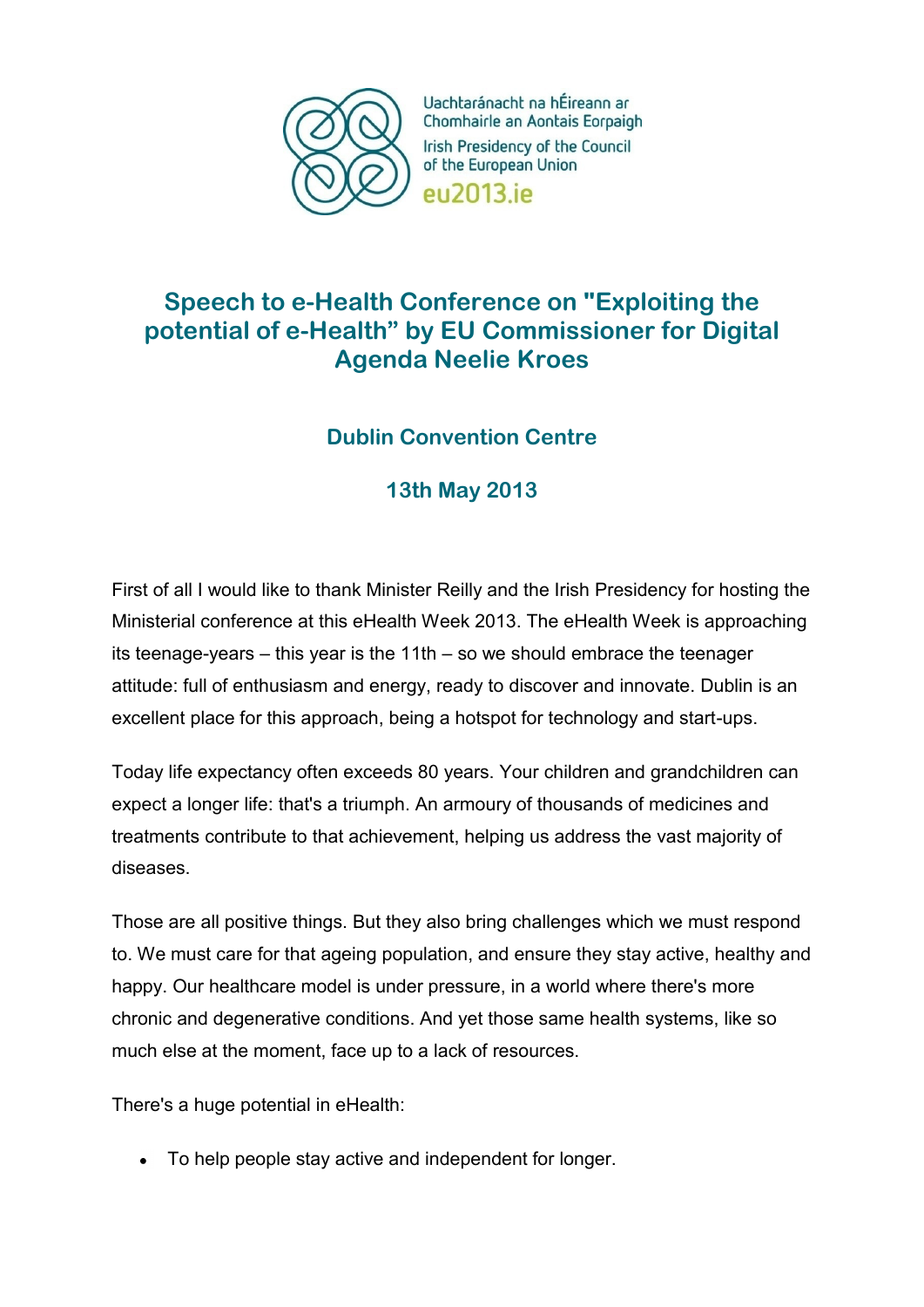- To offer better public services at less cost.
- But also to stimulate a strong EU market that could serve our citizens and compete globally.

We already have a good knowledge-base and great capacity for innovation on eHealth; with the right political support we can use those assets.

The Commission eHealth Action Plan, adopted in December, is about going further, looking ahead to 2020, making eHealth really happen, and addressing some remaining challenges for eHealth, such as:

- Interoperability: how can we make eHealth tools and services work together within and between regions?
- Research and development: how the new EU programme Horizon 2020 will support ICT-enabled innovation, on new health tools, treatments and systems centred on users.
- Deployment: including through EU funding like the Competitiveness and Innovation Programme and the European Regional Development Fund, and possibly the future Connecting Europe Facility.
- Improving digital skills and health literacy, as well as improving the evidence base about the impact of eHealth.
- International cooperation: this Wednesday, there will be a second workshop on the EU–US Memorandum of Understanding, right here in Dublin.

These are all relevant issues in our pursuit of our common aim: to encourage eHealth to be deployed and used more widely, and more effectively.

Now we need to implement the actions identified in the eHealth action plan, and we take that very seriously.

We continue to work on the European Innovation Partnership on Active and Healthy Ageing. It's a great way for those directly involved to get together, share their experiences and learn; you'll hear a lot about it in the coming days.

Another very relevant area is mobile apps for mobile health and wellbeing, which empower people to easily take control of their own health; the Commission is working on a Green Paper which will launch a public debate on that issue.